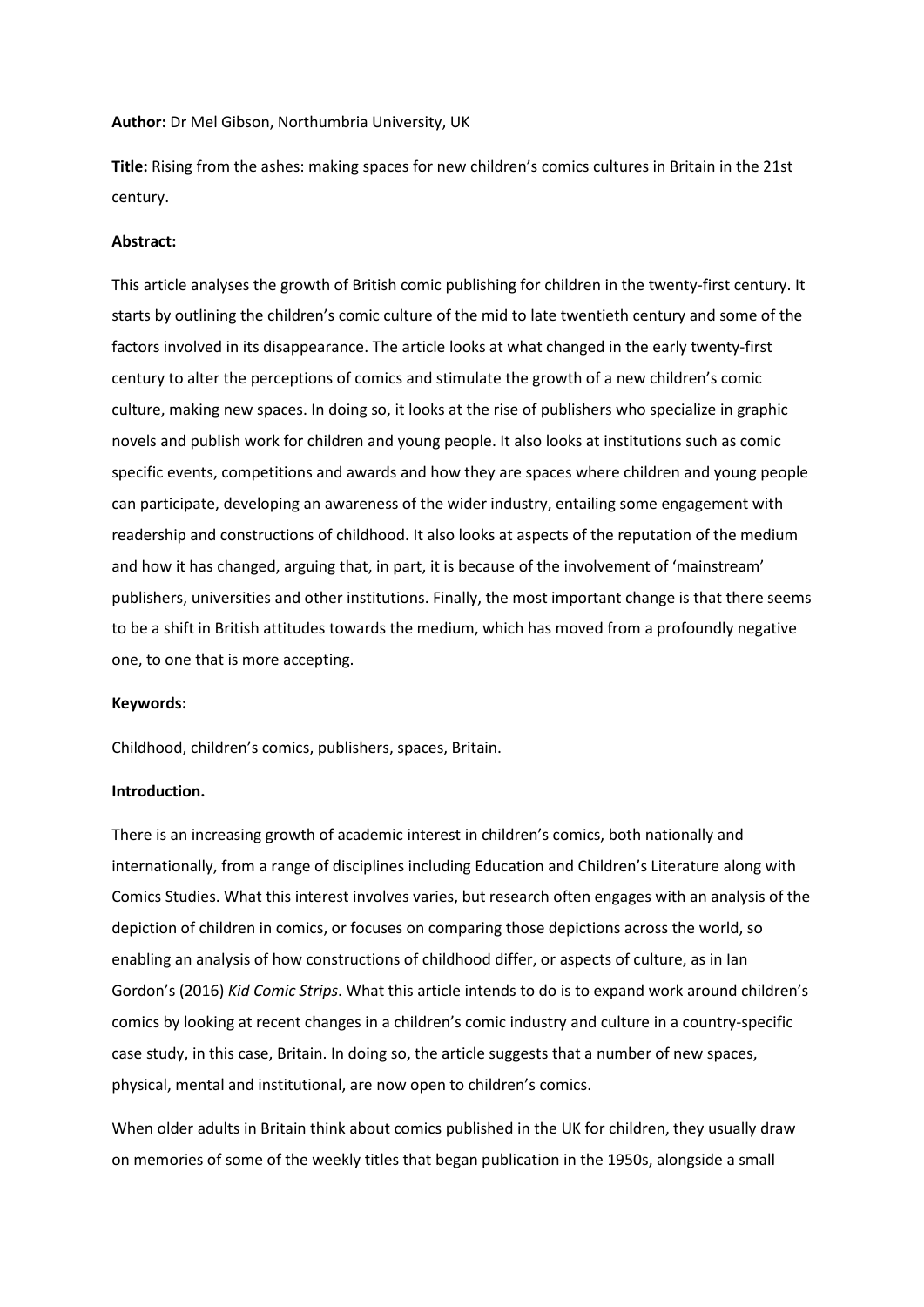number of earlier ones, especially *The Beano* (DC Thomson, [1](#page-1-0)938-date)<sup>1</sup>. As Paul Gravett and Peter Stanbury (2006) demonstrate, this rich culture contained a range of reading options in a number of genres. Titles addressed gendered audiences, in addition to a group of nursery titles aimed at the youngest readers, which usually did not divide the audience by gender, although *Twinkle* (DC Thomson, 1968-1999) did specifically target girls. Each gendered space included narratives deemed appropriate, so girls, for instance, were offered a range of stories including nurses, ballerinas and horses, although 'spooky' stories also featured, sometimes in titles focused entirely on this kind of narrative, such as Misty (1978-1980, Fleetway), as discussed by Julia Round ([2](#page-1-1)014)<sup>2</sup>. Boys, in contrast, as shown by James Chapman (2011), were presented with narratives that focused more on war, adventure and sports (in the latter case soccer and athletics featured extensively). There were also titles intended to appeal to both girls and boys, most often focusing on humour. However, the children's comic started to disappear from British periodical publishing in the 1980s to be mostly replaced by magazines, both physically on the shelves of retailers and in the minds of younger readers as the type of publication associated with youth. Comics largely became perceived as created elsewhere, whether the USA or Japan, or attached to specific franchises<sup>[3](#page-1-2)</sup>. This article's emphasis, however, is on the resurgence of interest from creators, publishers and the public in nonfranchise British-based comic strip materials aimed at children, a shift that began in around 2008. It explores how the medium has again become a focus for publishers in relation to children and young people. A number of factors are identified which contribute to the new growth of interest.

## **Setting the Scene.**

The comics of the past in Britain were typically anthologies covering a range of genres from humour to war comics, predominantly, although not entirely, created by men for both boys and girls. Despite being published and commissioned in Britain, many of the strips were drawn by artists from other countries, so the 'Britishness' of these comics is about place of publication, narrative content and the ideology informing the comics. The form of the narratives in these older comics varied from short stand-alone stories featuring recurring characters to stories that unfolded over a number of weeks or months, so these titles offered several kinds of reading pleasure. On the one hand, a sense

<span id="page-1-0"></span><sup>&</sup>lt;sup>1</sup> Periodical publishing for children before the 1950s focused largely on producing story papers containing textbased narratives with illustrations, not comic strip materials. The exceptions, whether published as newspaper strips, as is the case with 'The Broons' in The Sunday Post (1936-date), or in stand-alone comics like The Dandy (1937-2013), both from DC Thomson, are so embedded in British culture that they inform the thinking of some of those involved in developing comics and graphic novels today.

<span id="page-1-1"></span><sup>&</sup>lt;sup>2</sup> There were many other types of story, but these are amongst the most common.

<span id="page-1-2"></span><sup>&</sup>lt;sup>3</sup> This article does not, for instance, discuss Disney princess titles, which could form the basis of other articles, chapters or, indeed, books.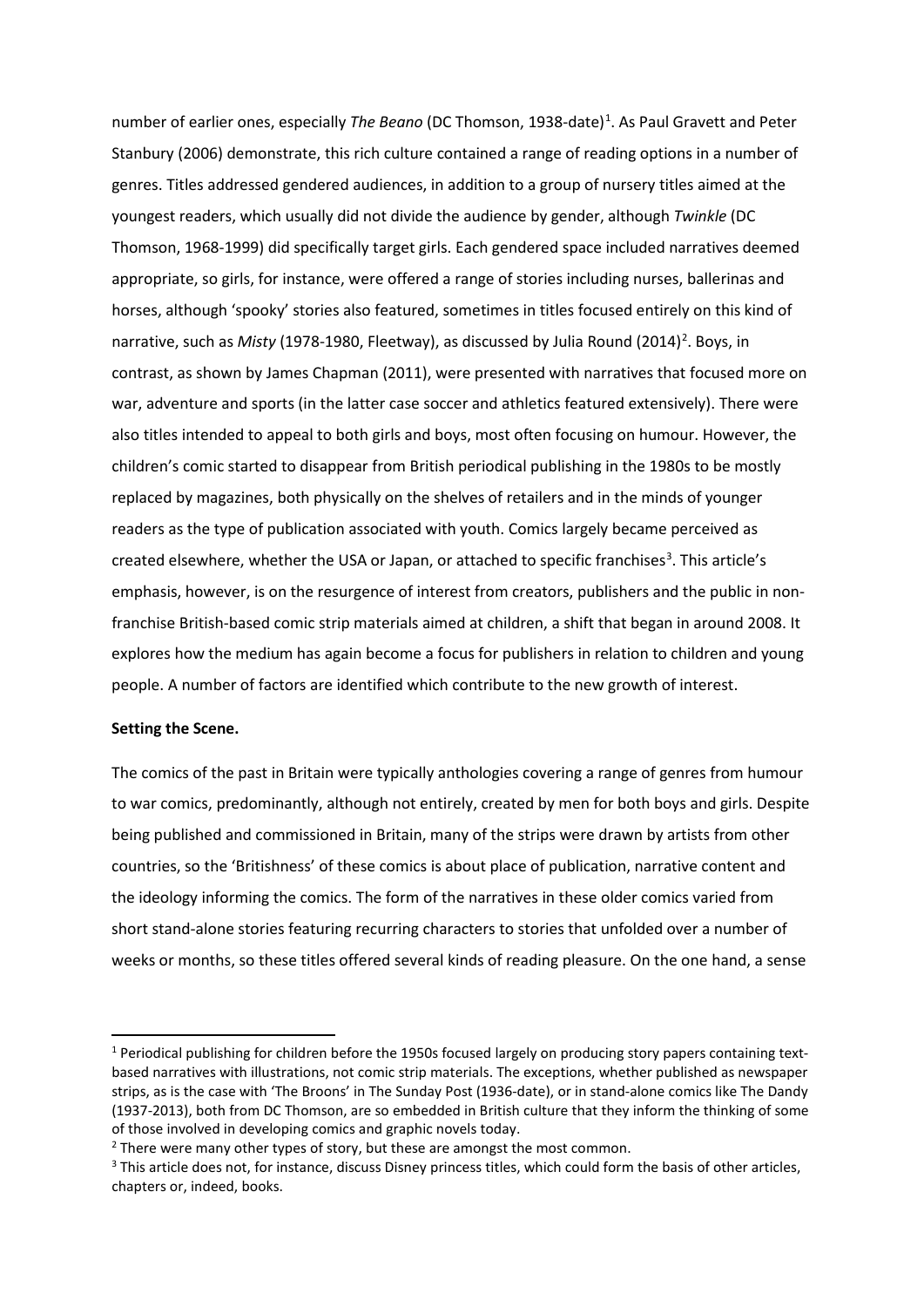of anticipation, the urge to find out what happened next, was a significant motivation to keep reading. Alongside that came the pleasurable reassurance of seeing characters reappear each week.

These were also often the first publications young readers bought and owned. As Mel Gibson (2015) notes, having a title of one's own delivered to the house from the local newsagent's shop generated affection and loyalty. The titles were divided into niche markets according to age and gender, as I suggest above, which meant that a reader might see material for slightly older readers as aspirational. For example, Gibson (2015) states that a girl might begin at under five years of age reading *Twinkle*, move to *Bunty* (DC Thomson, 1958-2001) and then aspire to read *Jackie* (DC Thomson, 1964-1993) a title for teenagers. These titles offered cultural constructions of girlhood, cross-cut by age, which were engaged with by real readers. Boys comics emphasised gender rather than age, including *Eagle* (1950-1969, Hulton Press/IPC), *The Hornet* (1963-1976, DC Thomson) and *The Hotspur*, which began as story paper (1933-1981, DC Thomson). In contrast, others, especially humour comics, were seen as appealing across age and gender. Further, as Chapman (2011, p.9) argues, it is the significance of these titles in older readers memories, including *The Dandy*, *Beezer*  (1956-1993) and *Topper* (1953-1990) alongside *The Beano*, all from DC Thomson, that result in the dominant British cultural assumption that comics are only for children and are humorous.

Another component of the power of comics in Britain was that this was material disapproved of by some adults and professionals. The construction of the child as needing protection, and as a blank slate, was linked with moral panics about comics, and notions of media effects. This adult disapproval helped make the comic a valued part of children's culture, suggesting actual readers were aware of adult fears, and also contributed to making the medium a significant source of reading for pleasure. However, this disapproval also meant that the medium generally came under attack, as did specific comics, as discussed by Martin Barker (1984, 1989) regarding *Action* (1976, IPC). This may have contributed to the slow demise of the British children's comic, along with some publishing practices such as regularly recycling stories and combining titles.

By the 1990s, the vast majority periodicals for children were not comics, but magazines focused on a specific franchise, predominantly dominated by advertising. Some did include comic strip materials, but usually only as a minor element, with some exceptions, such as *Sonic the Comic* (1993-present, Egmont). The disappearance of the children's weekly comic market, to be replaced by magazines, was partly due, then, to the fact that publishing periodicals which focus on products is cheaper than developing and supporting those creating on-going narratives. The practices of the supermarkets in terms of charging for shelf space, given that they were a primary site for purchase, further limited space for comics given their higher production costs.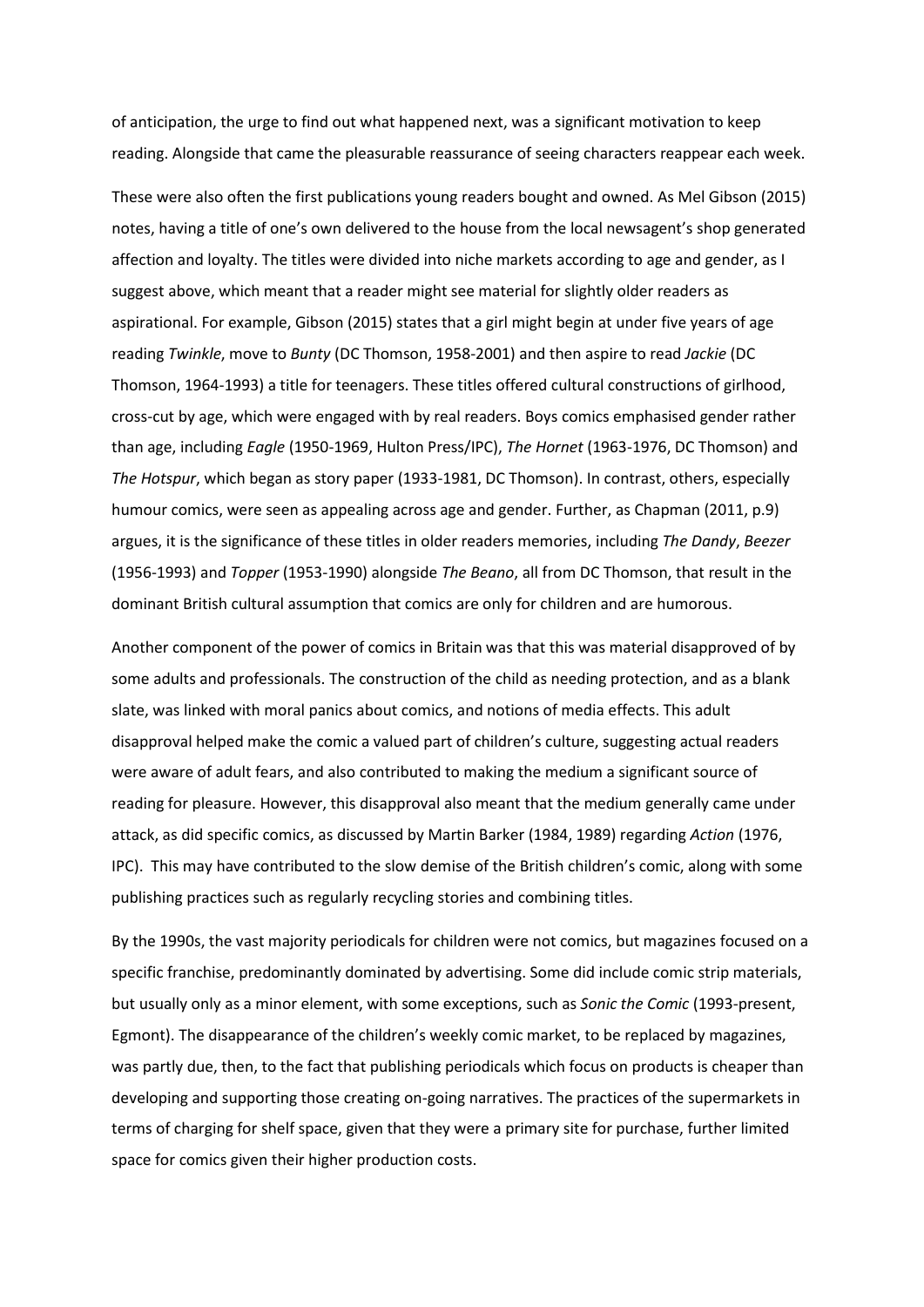Further, far from being marketed to both children and adults, the primary target for most children's periodical publishing could be seen as adults, in that periodical publishing for children was generally framed either as a way of entertaining a bored child on a long journey, so acting as an occasional purchase and a tool for managing behaviour, or as an educational tool and thus tied to a 'testing' culture, rather than a 'reading' culture. The disappearance of comics from the space of children's culture removed a major opportunity to read engaging serial narratives. In a culture where, for example, there had been over fifty titles for girls, the most popular of which circulated 800,000 to one million per week, this could be seen as having a major impact on opportunities for reading for pleasure.

## **Testing the waters with a new weekly comic.**

One of the factors contributing to the resurgence in interest in the medium in Britain is the attempt to launch new titles, most significantly *The DFC* (David Fickling Books, 2008-2009) and *The Phoenix* (David Fickling Comics, 2012-date). The former was funded entirely by subscriptions, without any commercial advertising, and was in full colour, as is the latter, which is effectively a relaunch. Many of the same creators are involved and both titles have been published by a company best known as publisher of novels and picture books for children rather than a comic producer, thus opening up a new space for comics within publishing. The subscription model and the publisher make these comics distinctive<sup>[4](#page-3-0)</sup>. In a sense, they set the scene for the other changes in relation to the medium, as it is publishers of book-length works who are now dominant in creating comic strip materials for children and young people. The model of publishing adopted with regard to these two titles was to publish stand-alone albums, an adaptation of European models, after the completion of a serial in the anthology comic, as part of what was known as 'The DFC Library'<sup>[5](#page-3-1)</sup>. They have also compiled collections of the short, one page a week narratives, such as Adam Murphy's (2014) *Corpse Talk: Season 1* in which each week the narrator digs up a famous dead person and interviews them, so combing the macabre with education. The sales of the albums generated interest amongst other children's publishers in publishing graphic novels for children, creating some specific imprints, although they did not want to attempt to publish weekly comics.

David Fickling originally launched *The DFC* as a direct response to the paucity of weekly publications for children. He had been a reader of the earlier titles, predominantly those for boys, and his memories of them informed the creation of this comic. The narratives consequently cover a number

<span id="page-3-0"></span><sup>&</sup>lt;sup>4</sup> It should be noted that The Phoenix does not circulate sales figures.

<span id="page-3-1"></span><sup>&</sup>lt;sup>5</sup> There were a number of single story compilation publications in A5 associated with British children's comics, and Christmas annuals. However, the format and high production values Fickling adopted, mirrored that of European albums, suggesting that is the tradition he had in mind.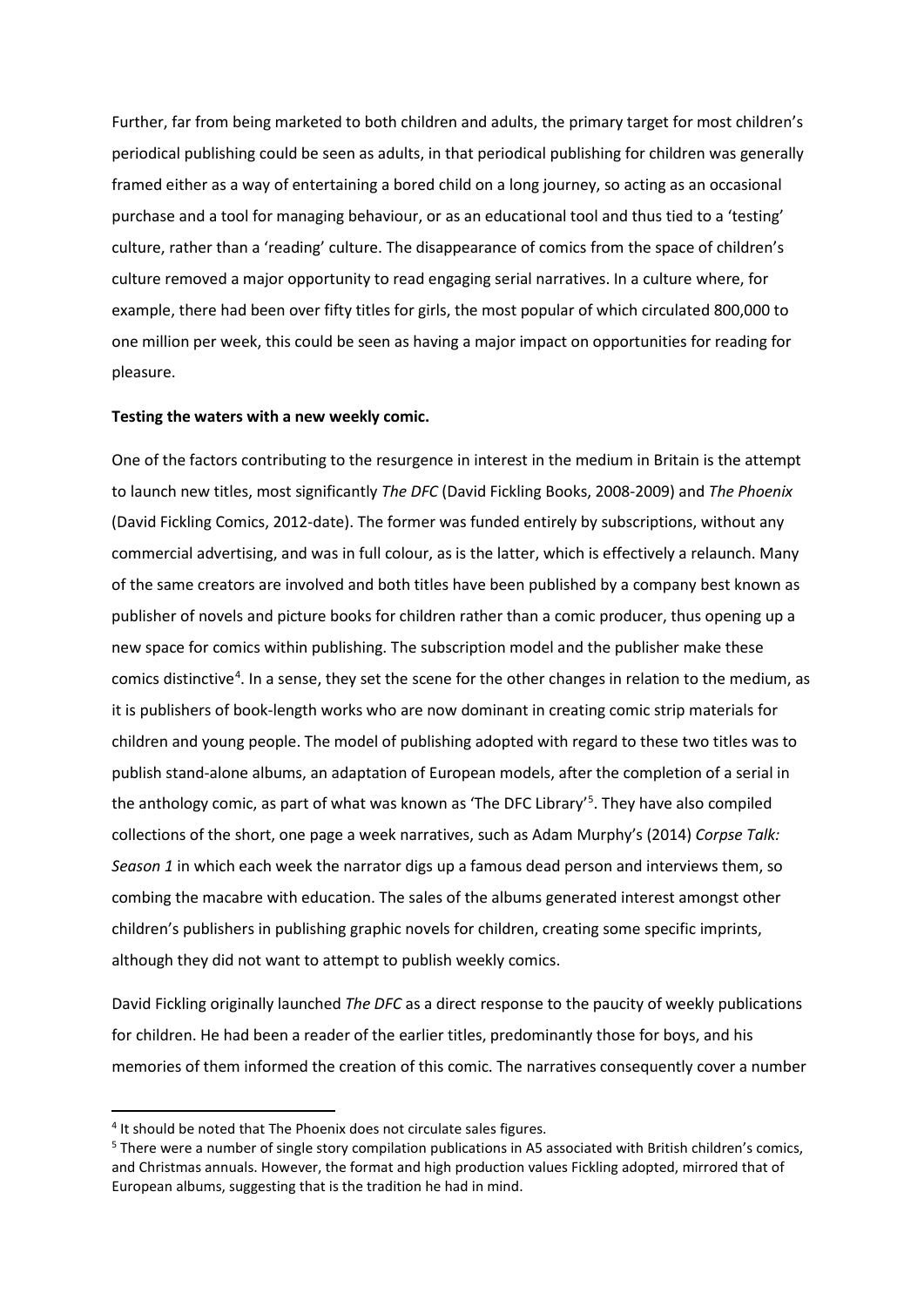of genres, but adventures with both male and female central characters form a major strand, as does humour, alongside a number of stories that are hybrids, combining a number of genres. However, what Fickling proposed, despite being based on his memories of comics, appealed to creators who had not experienced the earlier titles. For example, Kate Brown, creator of *The Spider Moon* (2010), one of the first DFC Library titles, said of the original comic in an email exchange with me in 2010, that she,

 …had immense faith in *The DFC*, and I still do. I would have sawn my hands off to get something like that when I was a kid! My understanding was that it was to be like a children's TV channel... a variety of things that were either stand-alone strips or things that a child could follow episode-by-episode over the months. It was to be pure

story-telling, serious quality goodness. It sounded wonderful to me!

It was, as this suggests, a title created primarily from a love of the medium of comics and an urge to foster a similar love amongst others. In effect, it was to be a showcase of younger British creators, making it an intergenerational and geographical hybrid given that many of these creators were influenced by manga. Fickling's awareness of the older titles outlined above suggest a form of continuity with earlier anthology comics, but also that his desire to publish was about making such reading experiences available to another generation. As Brown's comments suggest, such reading experiences were unavailable to her. Thus, these two titles were and are created by several generations of readers who had very different experiences of periodical publishing, for another, in the hopes of profit, certainly, but also from a belief in the possibilities of the medium.

Fickling has long been a passionate advocate for comics, arguing in an email exchange with me in 2010 that,

 David Fickling Books is a story house first and foremost. Comic storytelling, words and pictures together, is a tradition as old as writing itself. This combination of words and pictures should be a natural right for all our children. We threw away our hugely successful comic industry in the UK, not because children don't like comics but for very short-sighted commercial reasons. With The DFC we weren't trying to restore the old comics. It wasn't a nostalgia trip. We realized that the UK is the odd one out in world culture, in that we are amongst the few cultures without a proper comic culture for our children and I believe it is enormously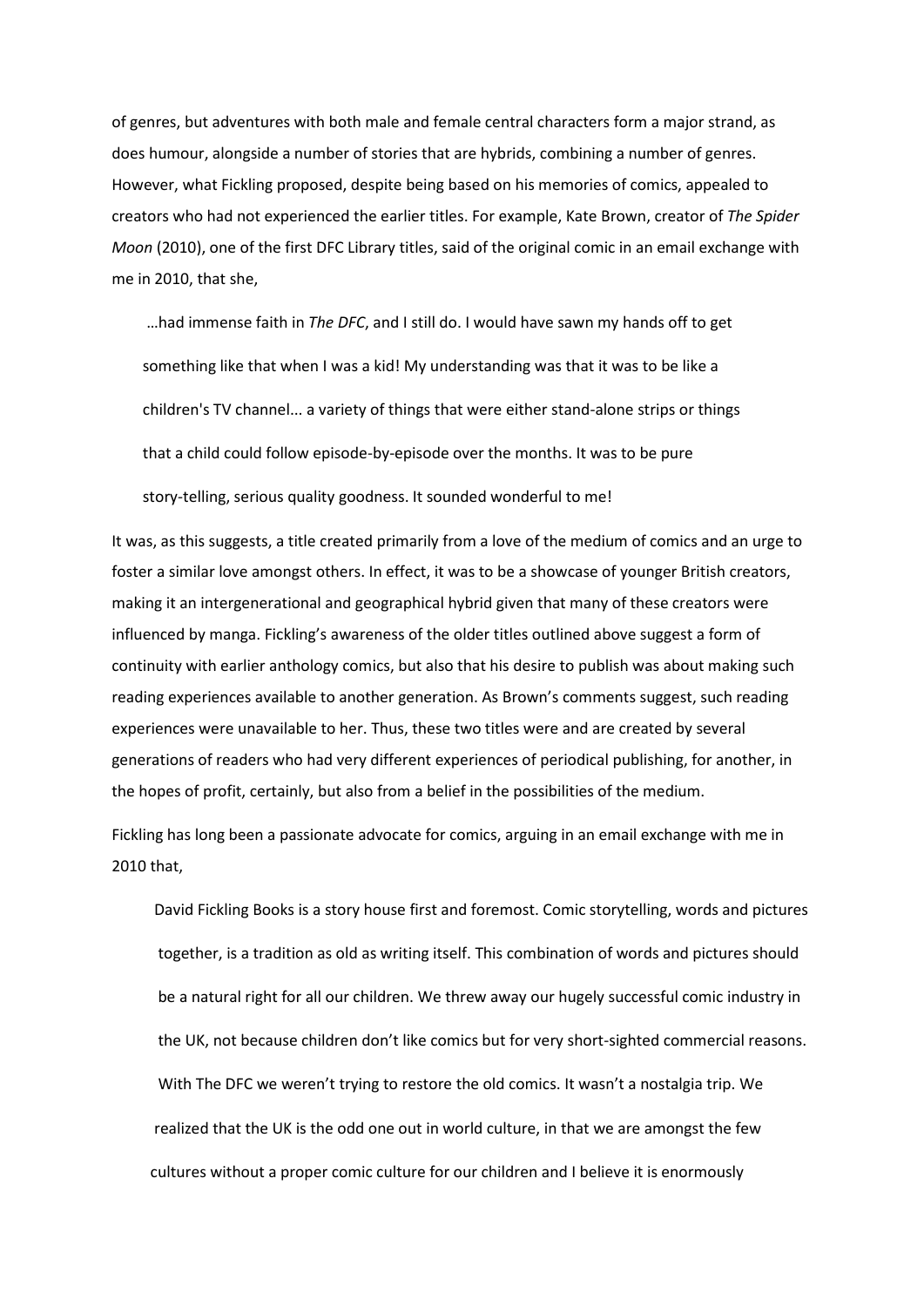to their detriment. The DFC was just a brand new comic to say we have some of the most

talented comic storytellers in the world.

This statement emphasizes the importance of reading for pleasure, developing multi-literacies, including visual literacy and getting to grips with the grammar of the comic itself. Further, it shows an awareness of the economic context for the disappearance of the older children's comics and their loss of market space. However, whilst critically acclaimed, *The DFC* ended with issue 43 when Random House, of which David Fickling Books was an imprint, withdrew financial support. As reported by Caroline Horn (2009) a Random House spokesperson said that 'There can be no successes without taking risks but the economic conditions in 2008/09 were too tough for a slow build'.

Despite the closure of the comic, The DFC Library albums continued to be published and success in this area, along with the support of an anonymous benefactor, led to the launch of the new title. That some of the albums, such as *MeZolith Book 1* by Adam Brockbank and Ben Haggerty (2010), sold well internationally was also significant. Some of the creators from the first comic created new material for the second, such as Jamie Smart, who summarized his involvement with both in an email in 2018 saying that 'I had drawn a comic strip called 'Fish-Head Steve', but *The DFC* couldn't survive the recession and unfortunately it sank. But David, and his team, came back with *The Phoenix*, which has been running for about five years now and is going from strength to strength. I was invited to the launch party and we discussed what I could contribute, and my main idea was something called 'Bunny Vs Monkey' which I had originally pitched to *The DFC*. I've been drawing 'Bunny Vs Monkey' since issue 0, and we're on about issue 350 now, so I'm very glad it made it into *The Phoenix'*.

In contrast to *The DFC*, *The Phoenix* was distributed nationally by supermarket Waitrose, as well as by booksellers in London and Oxfordshire and through subscription. This type of distribution was subsequently extended via WH Smith in late 2015, creating wider national access to the title and raising awareness of it. This suggests that there has been a move away from what Adam Brockbank suggested in an email exchange with me in 2010, that 'Both retailers and publishers can be rather timid when it comes to this format'. Thus, international recognition, publisher confidence, and a willingness to experiment with different approaches to supply and distribution may be seen as having contributed to the resurgence of interest in children's comics.

**Contributors of all ages and from a number of professions.**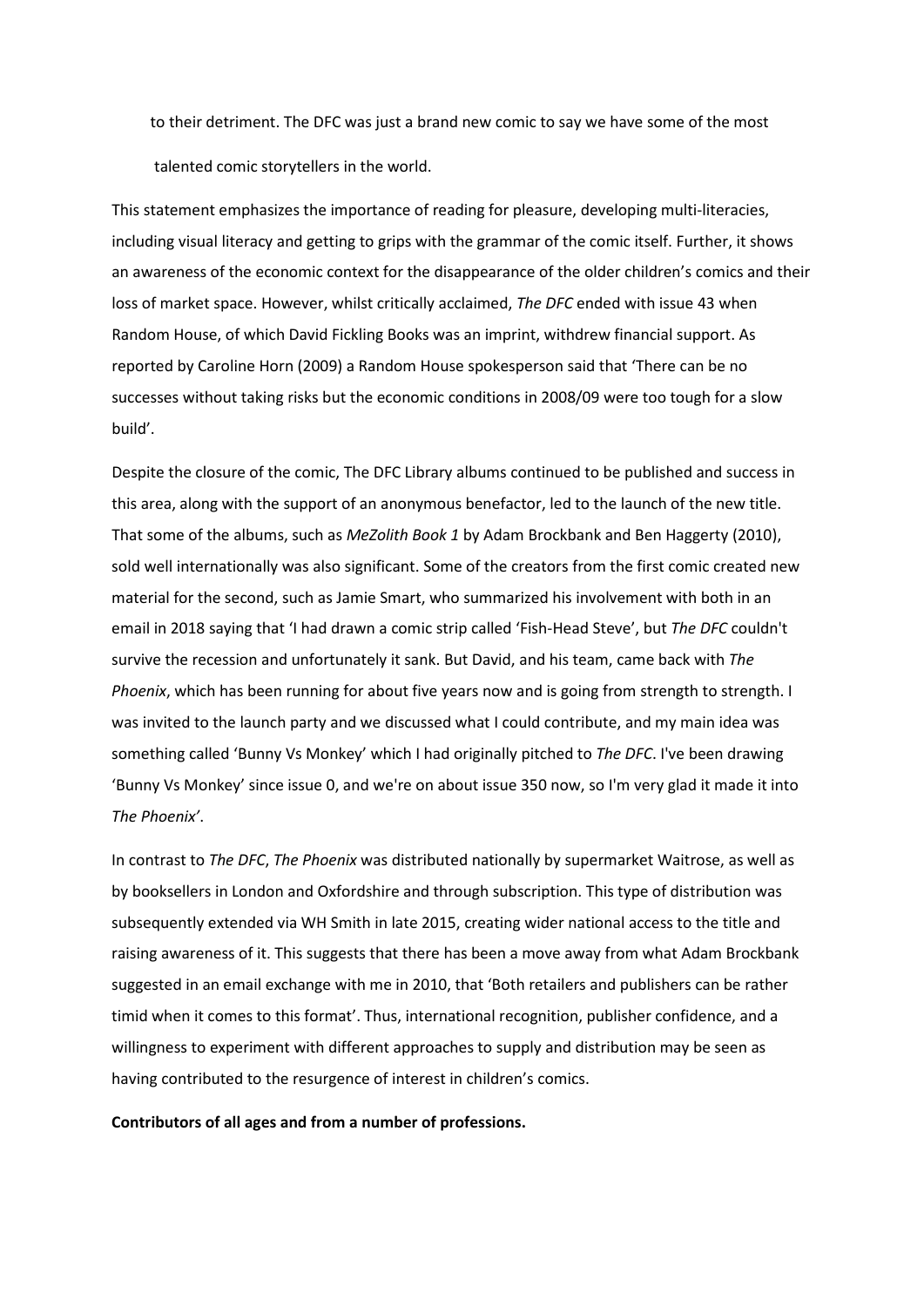Another change contributing to a growing interest in children's comics in this context relates to who is involved in creating materials. The range of creators who have contributed to *The Phoenix*, for instance, has included people more associated with other media, such as novelists, film concept artists, oral storytellers and others. This indicates the diversity of those involved in the wider space of contemporary children's comics. As noted above, in addition, a number of the creators involved are influenced by manga, so drawing on a very different comic culture, but one where the concept of the niche market, whether divided by age, gender, or subject matter, is dominant. Many incorporate the range of narratives, and the artistic sensibilities from manga, particularly those of Shōjo manga.

Alongside them are British creators who were influenced by, and work on, humour comics, such as Nigel Auchterlounie, perhaps best known for his current work on *The Beano* as Freeman's (2018) interviews suggest. Jamie Smart has similar influences, saying in 2018 that 'There were so many around when I was growing up too (in the eighties), whole racks of comic titles in the newsagents. I liked *Whizzer and Chips*, *Buster*, *The Beano*, *Topper*, and I loved *Oink!* especially. It was so anarchic and rude, nothing mattered inside its pages. No joke was off limits and even the comics themselves got deconstructed, it was a real eye-opener to see, especially when you're a child learning how to draw your own comics'.

Also important is the age range of those involved, from creators whose memories of children's titles in the UK in the 1950s and on inspire their creations to younger ones, typically in their twenties and thirties whose influences are more typically from manga, to, in the 200th issue of *The Phoenix*, very young creators. The 200th edition featured two stories by young people, Jonny Toons, aged 11, from Middlesbrough and Jordan Vigay, aged 14, from Portsmouth. This suggests the development of peerto-peer comic creation. It is very rare for books published for children to be created by children, but via initiatives like this, and through self and electronic publishing, comic strips and longer works are appearing which are both by and for young people. Whilst the earlier comics often failed to include details of writers and artists, making it difficult for young readers to envisage themselves in those roles, this information is now easily available. Combined with access to writers and illustrators via social media, and the growth of comic events focusing on families, so making meeting the people involved easier for children, the idea of comics as a tangible community does reduce the space between reader and maker, encouraging children to see themselves as potential creators. This agentic model of the child reader has not entirely replaced the idea of the child in need of protection, but does counter it<sup>[6](#page-6-0)</sup>.

<span id="page-6-0"></span><sup>&</sup>lt;sup>6</sup> It could also be argued that concerns about media effects and moral panics that once applied to comics have been replaced by adult fears about social media.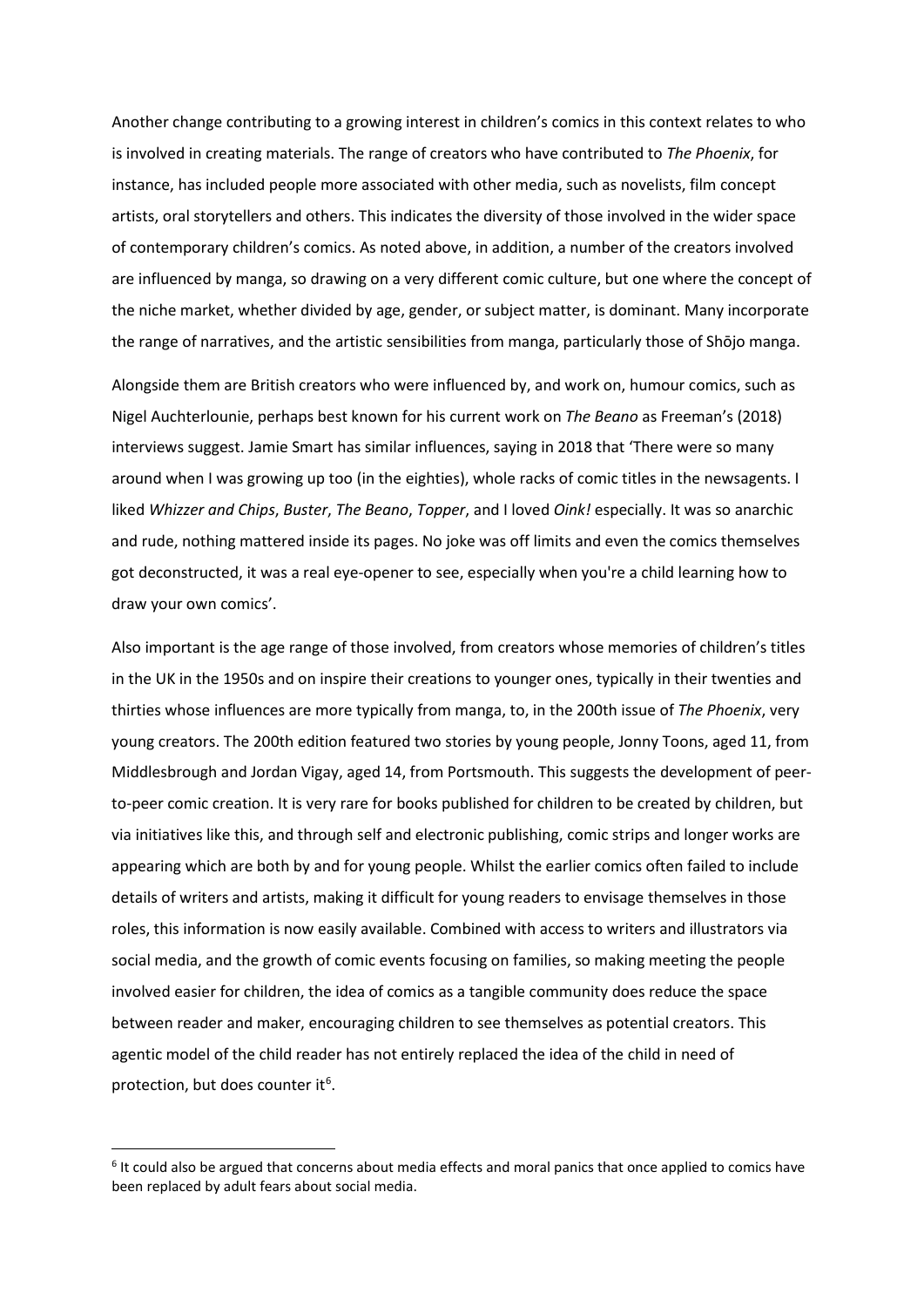Many of the adult creators draw on their passion for current titles for adults and children and their history with comics as a younger reader. When these creators are respected for their work in other media, such as novelist Philip Pullman, there is an increasing sense of respectability generated about the comic as a medium. Pullman, who has been an advocate for comics for many years, worked on a strip called 'The Adventures of John Blake: The Mystery of the Ghost Ship' for *The Phoenix* with illustrator Fred Fordham, subsequently published in book format by David Fickling Books (2017). This is described by Stuart Jeffries (2016) as 'a high-seas adventure involving the crew of a time-travelling schooner, a device that seems to riff on the legend of the Flying Dutchman'. What this comment also suggests is that the intertextuality of comics, drawing on other types of text both visually and in narrative is serving to change the view of the medium in Britain to one that grasps the possibilities of the medium.

The John Blake narrative lasted for 30 weeks, one of four ongoing narratives supported by shorter stand-alone stories, before being published as a graphic novel. This approach, mentioned earlier, is indicative of the European tradition of publishing hardback albums after serialisation<sup>[7](#page-7-0)</sup>. This gives an indication how publishers are drawing on their international knowledge of comics with regard to UK publishing in the medium, again changing the space inhabited by the medium.

## **Internationalism, Adaptations and Children's Book Publishers.**

There has also been a shift in how children's book publishers more widely engage with comics, including their having a greater understanding of how illustrators work across different forms. For example, most children's publishers originally best knew Dave McKean as the Illustrator of several of David Almond's books, most notably, *The Savage* (2009). The acknowledgement of his work in comics by this publishing sector might be seen as the medium achieving a kind of respectability. However, there are examples of publishing before the start of the current century of graphic novels for children, such as the work of Raymond Briggs<sup>[8](#page-7-1)</sup>. His publisher, Walker Books, have offered graphic novels in parallel with their picture books and novels for some time. That Briggs' books were seen as picturebooks, but are now identified as comics/graphic novels, shows another shift, this time in how professionals such as librarians see the medium. As familiarity with the medium developed, the firm published editions of a number of graphic novels originally published outside Britain, such as Mariko and Jillian Tamaki's (2009) *Skim*, a young adult title originating from Canada. In addition, they have

<span id="page-7-0"></span> <sup>7</sup> For example the 'Asterix' series, such as *Asterix in Britain* by René Goscinny and Albert Uderzo, was first published in serial form in *Pilote* magazine, issues 307-334, in 1965, and in album form in 1966.

<span id="page-7-1"></span><sup>&</sup>lt;sup>8</sup> There is a huge and ongoing debate about the use of the term 'graphic novel'. Whilst I prefer 'comic', the use of 'graphic novel' did serve to open up different spaces, as I suggest above.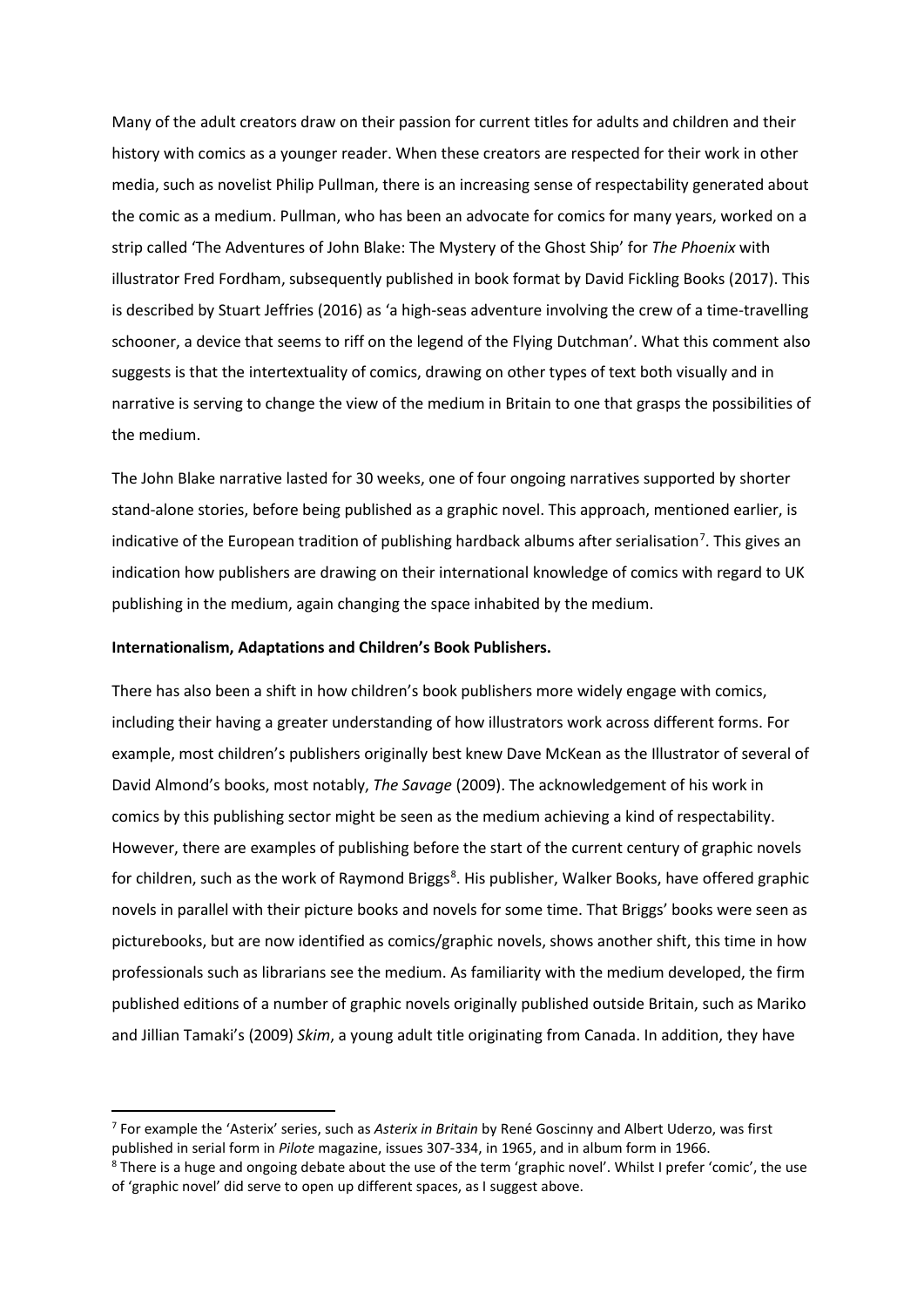worked with specific authors on developing graphic novel adaptations of their works, most notably, perhaps, Anthony Horowitz through several of his series including 'Alex Rider' and 'Power of Five'.

Adaptations can be seen as having an educational as well as entertainment function, so the growth of this in traditional children's book publishing means that the medium can be seen as useful by teaching and other professionals in that it can act as an introduction to challenging texts. This is a change from how comic adaptations have been seen in the past. In Gibson (2015) for instance, adult interviewees described how reading comic books adaptations of classics was seen as 'cheating' rather than supporting them into understanding complex texts. Walker have adapted a range of material, from Shakespeare to *The Odyssey*, the latter adapted by Gareth Hinds (2010) who has most recently adapted some of Edgar Allan Poe's best known work (2017). Walker also extended, briefly, into commissioning original work, including novelist Marcus Sedgewick's (2013) graphic novel *Dark Satanic Mills*, Andi Watson's 'Gum Girl', a series for younger readers, and stand-alone volumes such as Viviane Schwarz's (2013) *The Sleepwalkers*, but it is adaptation that dominates their engagement with the medium.

#### **Specialist graphic novel publishers and self-publishing.**

A major change in relation to the field is growth of a number of publishers in Britain that specialize in graphic novels for both adults and children, whether through adaptations, original work, or both. For example, SelfMadeHero, launched in 2007 by Emma Hayley, made their initial breakthrough with the 'Manga Shakespeare' series. This involved a number of creators influenced by manga, and was intended to appeal to young manga fans, as well as being seen as a useful by professionals in schools, so reintroducing comics to the space of the curriculum and the non-fiction areas of the school library. The launch of the series was a reflection of the shift from manga as cult reading to being much more part of mainstream culture internationally. This change is charted by Casey E. Brienza (2009, p. 103), who describes how 'Viz Media, now the largest manga publisher in the United States, only began licensing Japanese titles such as Mai the Psychic Girl for US release in the late 1980s'. Brienza (2009, p.103) adds that '…the market for manga did not really take off until the beginning of the twenty first century; manga sales grew a remarkable 350% from \$60 million in 2002 to \$210 million in 2007'.

The growth in Britain of sales of manga in translation was significant too, and the choice of publishers to translate titles which predominantly appealed to young people, meant that, in effect, manga became fashionable. The creators working on titles for SelfMadeHero included Sonia Leong and Emma Vieceli, had been core members of Sweatdrop Studios, a comic collective that emphasised manga, although it was not exclusively dedicated to it, along with Paul Duffield and Kate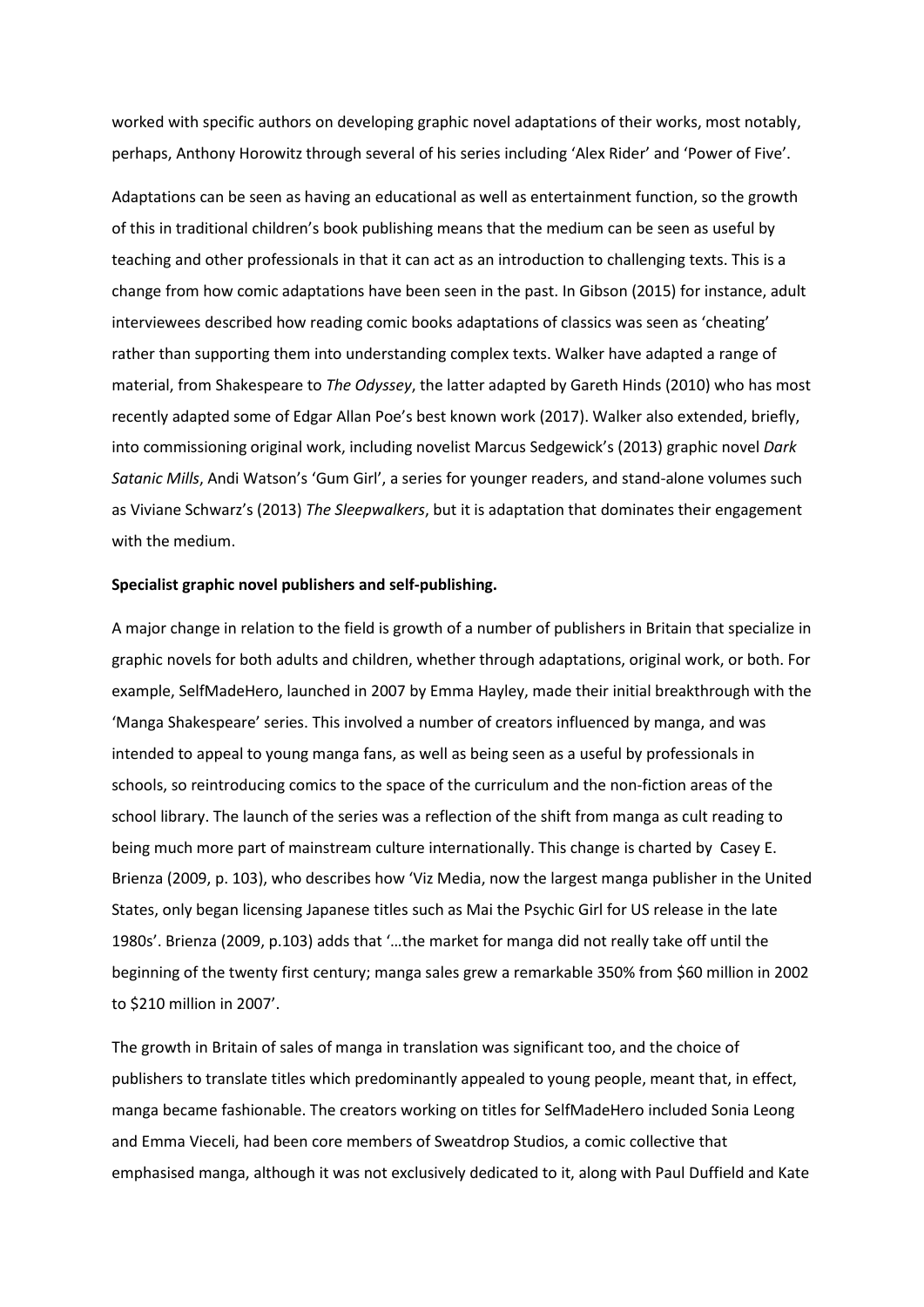Brown amongst others. Here, the combination of texts in a form that young readers would engage with for pleasure and the concept of supporting understanding of complex texts and language meshed effectively. What subsequently happened was that the success of this series amongst young people and in schools allowed expansion for the publisher into a number of additional spaces, including adaptations aimed at adult readers, plus graphic biographies and other original work.

The emergence of new publishers is a significant element in the rebirth of comics in Britain. These companies tend to be focused on the creation of new work and on translated work from across Europe. They may not specialize in publishing work for children and young people. For example, Blank Slate Books, whilst dealing predominantly with work for adults has published several books for younger readers including *Playing Out* by Jim Medway (2013) which focuses on three friends walking around their city in their school summer holidays.

In contrast, Improper Books founded in 2009 has specifically worked on developing titles for young people and children, rather than publishing for adults. This, like Sweatdrop Studios, functioned originally as a collective, a model that appears quite frequently in contemporary comics. Another approach is followed by Nobrow, a company that describes itself as a 'visual publishing house' and publishes creators from around the world. It has a children's imprint named Flying Eye Books, established in early 2013, which incorporates both picturebooks and comics. The latter are characterized by the series 'Hildafolk' by Luke Pearson. This imprint has had an impact in spaces beyond comics in being shortlisted for, and winning, the Greenaway Award. In addition, a 'Hilda' series is now available on Netflix, having launched in September 2018. The publishers' see themselves as free to work across comics, picture books and illustrated biographies, with a mixture of work in translation and texts commissioned specifically for them. Their approach emphasizes the international aspects of comics, but also champions British creators.

Self-publishing and creating webcomics add a further element to the mixture of spaces for comics. Small press and self-publishing have long been important to comics. Individuals can easily create and distribute material internationally. There is also a tendency to begin as a webcomic and then, profits allowing, publish a book containing the same material, or work with a publisher to do so. The two are not antithetical. For example John Allison's (2012) *Bad Machinery: The Case of The Fire Inside* was initially published online and then by Oni Press. Dan White (2011-2016), in contrast, opted for self-publishing of paper copies with his series *Cindy & Biscuit*.

What these varied approaches and companies show is that there is not a single dominant model in the sector and that virtual space is important in the new culture of comics for children. At the same time, all of the publishers see creating work for children as part of their output.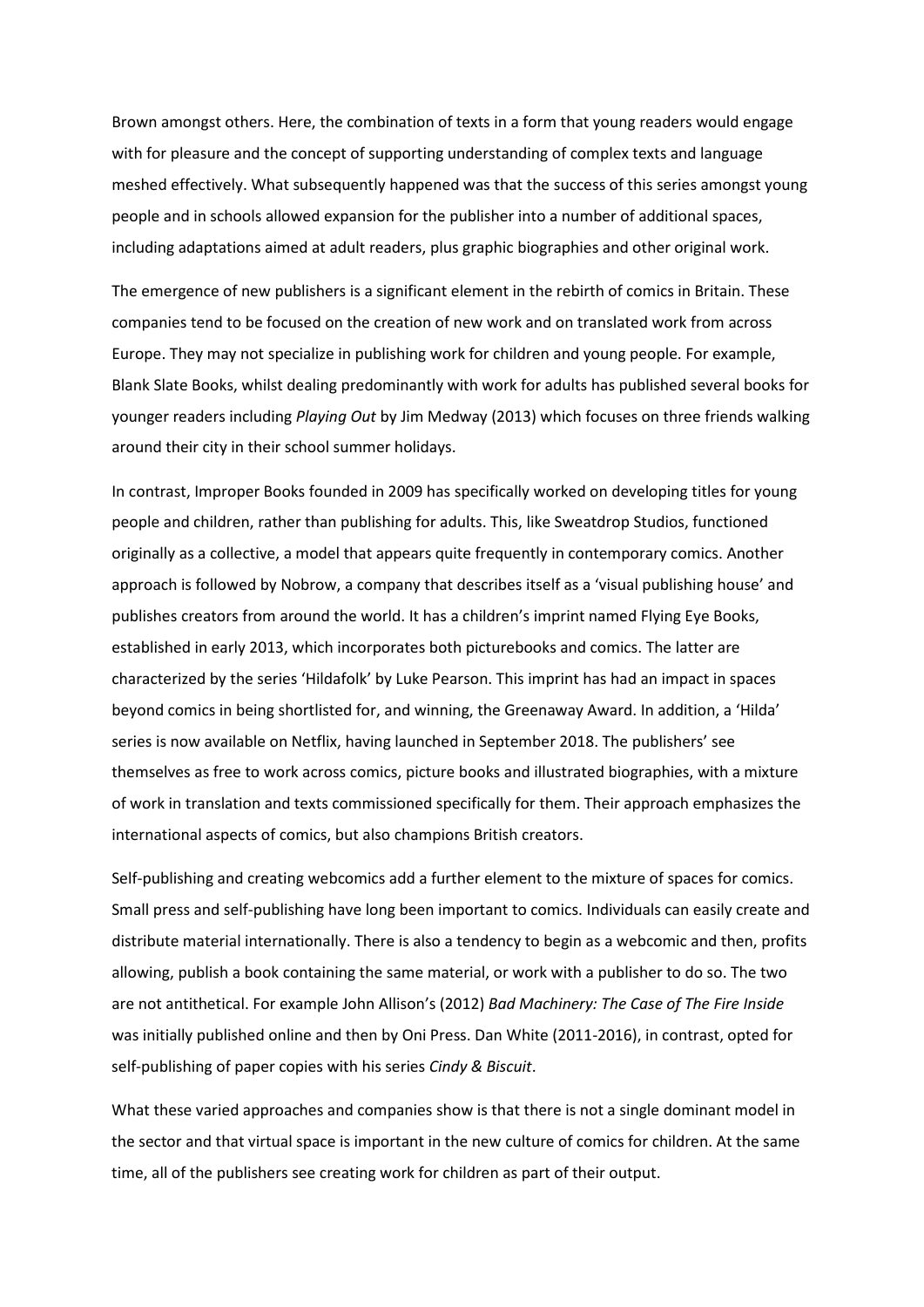## **Competitions for Creators.**

The popularity of manga amongst British young people in imported English language editions, particularly girls and young women, has had a ripple effect with regard to the perception of all comics in Britain. This is the case regarding both as readers and creators. Many of the younger creators mentioned above took inspiration from the diversity of manga rather than comics from the USA (and did not, as outlined, have access to many British comics). With regard to readers, I work regularly in schools across Britain and find that young people who attend the sessions I run want to share their enthusiasm and creations with an older reader, often informing me, for instance, about manga I have missed. This intergenerational engagement and debate regarding the medium, as I suggest above in relation to The Phoenix, is common. This may also be linked to fandom, where knowledge of the medium is what signifies seniority, not biological age. In addition, as Henry Jenkins (1992) says, 'for most fans meaning-production is not a solitary and private process but rather a social and public one' (p.75). There are now a significant number of women involved in comic creation, as the names mentioned in relation to SelfMadeHero suggest. The increased diversity of the creators and the range of narratives they create have stimulated a broader interest in the medium. The popularity of manga encouraged a much wider understanding that comics are a medium, not a genre, and that they can be used to create any kind of narrative for any age of audience, so moving away from the very close association of comics with, say, the superhero genre.

What the publishers of manga also did which had a significant impact in Britain was to establish opportunities for young creators to compete for awards. This created a clear link between reading, writing and illustration. This is shown by the way that on the SelfMadeHero website many of the creators cite competition achievements. For example, Sonia Leuong's achievements include being the Winner in NEO magazine's 2005 Manga Competition<sup>[9](#page-10-0)</sup>, and second place winner of publisher TOKYOPOP 's first Rising Stars of Manga UK and Ireland competition<sup>10</sup>. Emma Vieceli was also one of the winners of that competition, as was Paul Duffield, who also won the International Manga and Anime Festival grand prize. Rising Stars of Manga was an English-language comic anthology published by TOKYOPOP from 2002 to 2008, and a contest held by the same company. Originally American, but expanding to Britain and Ireland, the prizes typically involved money, but also a chance to submit a proposal for series of books, usually lasting three volumes. Such opportunities

<span id="page-10-0"></span> <sup>9</sup> Neo is a 100-page monthly magazine published in the United Kingdom and Ireland by Uncooked Media. It focuses on various aspects of East Asian entertainment.

<span id="page-10-1"></span><sup>&</sup>lt;sup>10</sup> TOKYOPOP, founded in 1997 is an American distributor, licensor, and publisher of manga, manhwa and anime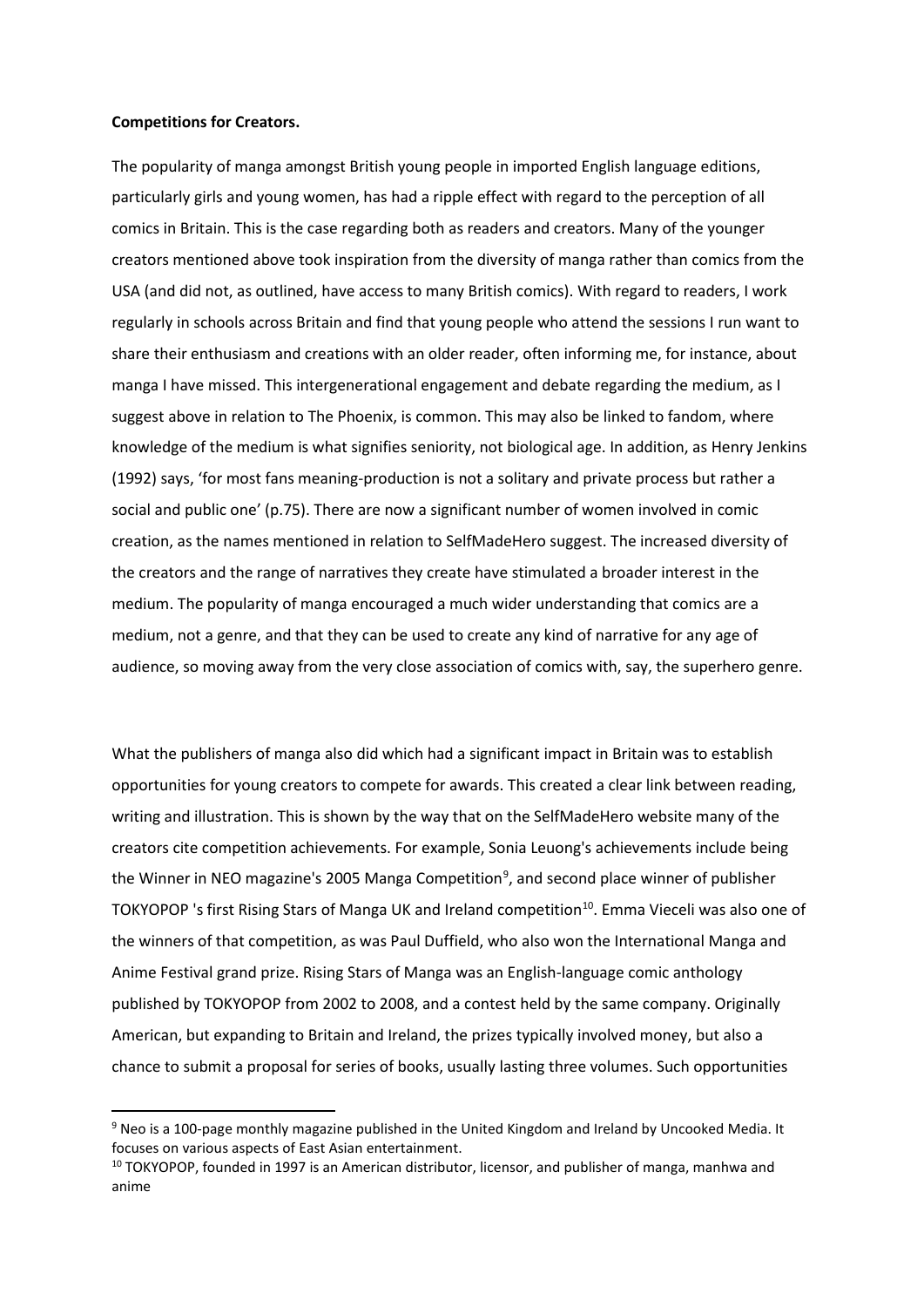suggested to young readers that they too could become creators, linking reading, creating and potential careers in a positive way.

This approach has also been used more recently by *The Phoenix*, through their Young Phoenix Artist competition in 2015. As described by Heather Sandlin (2015) the competition was 'open to children in two categories: 6-9 and 10-13 year olds. The younger entrants will be asked to enter a one line strip of their work, while the 10-13 entrants must create a strip of three to five panels'. The prize was for the work to be published in the comic. Other competitions have focused on coming up with characters or narratives to be drawn by professionals, emphasizing that it is not only drawing which is a worthwhile activity.

## **Awards for comics.**

Another factor creating a new atmosphere around comics for children is the development of awards. One example are the British Comics Awards (2011-2015) which incorporated the Young People's Comic Awards begun by Leeds Library Services in 2010. The Young People's Award continued after the main element ended[11.](#page-11-0) Winners have included Luke Pearson's (2011) *Hilda and the Midnight Giant* and Garen Ewing's (2012) *The Complete Rainbow Orchid*. What these two books epitomize is, once again, the range of publishers now involved in the field, with Egmont Books, who published Ewing, being very large scale and publishing books and magazines, whilst, as discussed, NoBrow, who publish 'Hildafolk' is comparatively small scale and more specialized.

The Young People's Comic Awards is chosen by young people via reading groups based in schools, Scout groups and elsewhere. This is also the case with the Stan Lee Excelsior Award, which now has two elements, one for 11-16 year olds, and another for 8-11 year olds, and is predominantly run through school libraries. However, the latter, although it does promote comic reading, uses a range of international titles rather than focusing on British ones. All the same, what the contrasting awards indicate is, firstly, a willingness to allow young people to show agency in relation to reading comics, and secondly that professionals, whether teachers or librarians, are engaging in a positive way with the idea of comics as reading for pleasure.

A final element regarding awards which is a factor in the new children's comic culture is that awards which are not located within the world of comics have also moved towards an acceptance and celebration of comics and graphic novels. However, unlike most, the Kate Greenaway Medal, awarded by CILIP: the Library and Information Association, described by the award website as 'the

<span id="page-11-0"></span><sup>&</sup>lt;sup>11</sup> The larger set of awards stopped when the person running them had to step down. Had funding been available, the awards could have been sustained.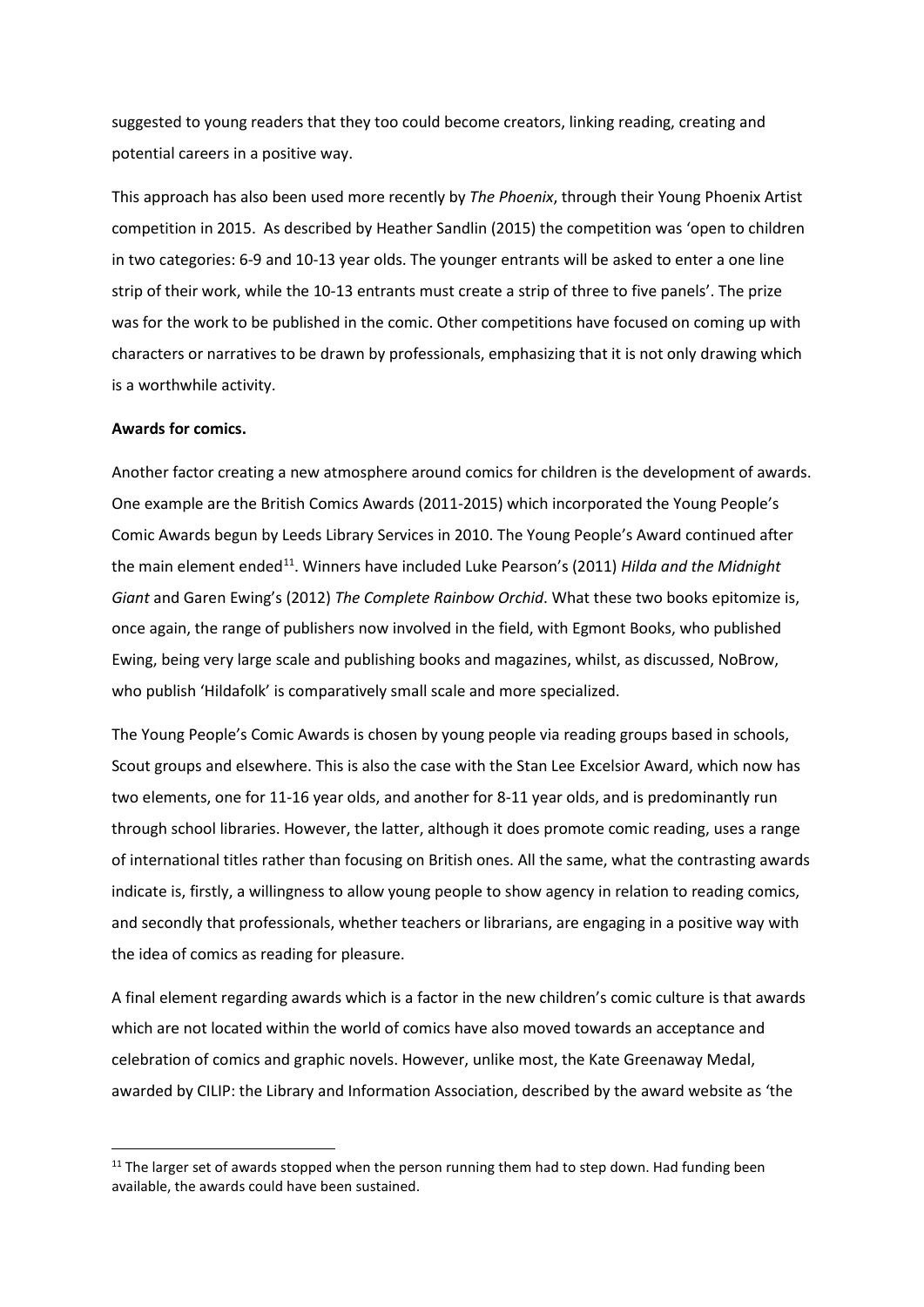only prize in Britain to solely reward outstanding illustration in a children's book' has a long history of engaging with comics, starting with Raymond Brigg's *Father Christmas* in 1973. That this book was seen as a picturebook, not a comic, suggests that the latter medium was subsumed into what was a more respectable form at the time.

#### **Family Friendly Events and University Links.**

The growth of family friendly comic events has also been a stimulus for this new culture. For example, Thought Bubble, the major festival held in Leeds, offers space to all-ages titles and panels. The Lakes International Comic Art Festival (LICAF), held in Kendal, has taken a similar approach. There has been a shift away from older male fans of the medium being the vast majority attending comic festivals across Britain, as these festivals are intent on attracting broader audiences. There are also a growing number of events focused solely on comics, rather than on wider popular culture, creating more of a sense of coherence and community around the medium.

What the increase in comics-specific family events does is create connections, and build relationships, as well as market products. Such events make aspects of comics as an industry transparent and accessible. They also make younger readers aware of the simple, but significant, fact that comics are created by people. For example, Sandlin (2015) reported that one of the young creators for the 200th edition of *The Phoenix*, Jordan, said that 'He was inspired to create his own comic strip, The Red Crow, after meeting the Phoenix team at Leeds comic festival'.

These events, as noted above, help to develop the culture by enabling young people to meet older creators, something that is potentially empowering. Further, these events enable young people to present themselves as creators. I have met child creators as young as ten years old who have sold their own comics at both Thought Bubble and LICAF.

Another element in growing these new spaces for children's and young people's comics culture is that some university courses book tables for their students. In addition, the expansion of university courses that focus on, or incorporate in some way, the study of comics can also contribute to a perception of comics as respectable or worthwhile. Such bookings serve as marketing for the university, whilst also enabling students to gain experience. For example, one of the key points on the website for the Cartoon and Comic Arts BA (Hons) at Staffordshire University is that, 'You will have the opportunity to visit, network and sell your work at comic cons in London and Leeds, as well as travel abroad' [\(http://www.staffs.ac.uk/course/cartoon-comic-arts-ba](http://www.staffs.ac.uk/course/cartoon-comic-arts-ba) accessed 24/7/18). The students are, in this context, observers, participants and observed. From the point of view of a younger child, meeting such students may develop awareness that courses exist that they, if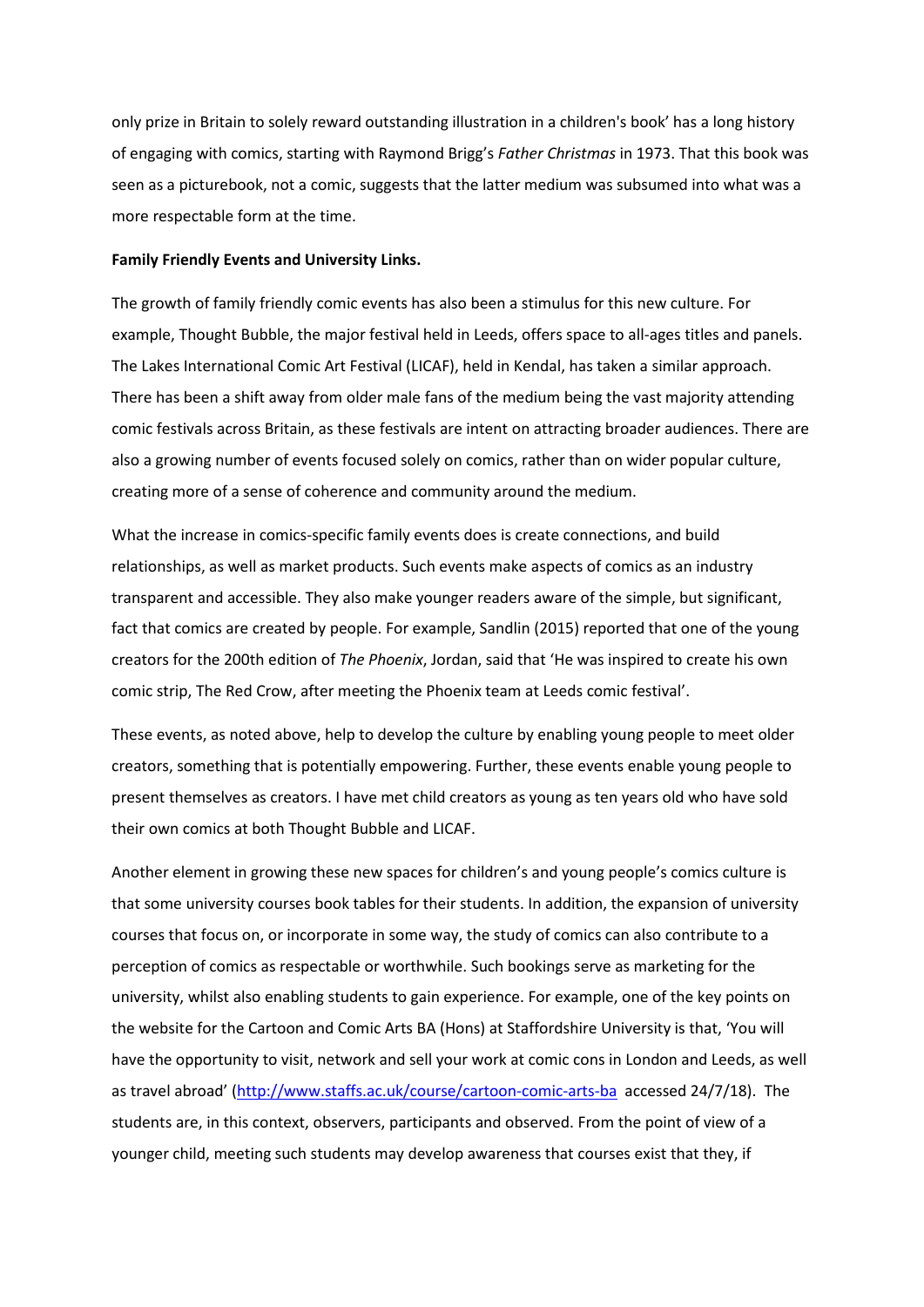economically possible, might be able to take, again making aspects of the world of comics seem more transparent and accessible.

#### **Reviewing comics and graphic novels.**

An additional change in perspective can be seen in newspapers, particularly *The Guardian*, in relation to giving space to reviewing graphic novels. Historically, newspapers (and, indeed, British culture more generally) tended to be dismissive about the medium. British hostility towards comics is indicated by Martin Barker's (1984) account of the major anti-comics campaign in Britain in the 1950s and 1960s. This had a number of results, including the passing of, as Gibson (2015, p. 73) states, 'the Children and Young Persons (Harmful Publications) Act 1955 which made publication or distribution of the wide category 'horror comics'… illegal'. This actually related to all comics, especially American superhero titles, being at root a moral panic about media effects upon children. This serves to suggest what a huge change acceptance of comics in Britain is. When the newspapers first engaged with comics in a positive way this tended to be with high-concept international titles predominantly aimed at adults, such as Marjane Satrapi's (2000) *Persepolis*, but this has broadened out to include British work for young people. Recommendations of graphic novels and comics now appear in Review sections and listings, so, for example *MeZolith*, by Haggerty and Brockbank (2010) was one of The Times's Graphic Novels of the Year in 2010. There are also articles specifically addressing the medium, such as that by Amy Cole (2016) in *The Guardian* which offered some suggestions of titles for new readers. Whilst still not hugely common, this has shifted perceptions of the medium and offered wider publicity.

#### **Conclusion.**

There are a number of factors involved in the growth of spaces for a new children's comic culture in Britain in the 21st century. Some of the older comics still survive and these are now celebrated as important aspects of British children's culture, rather than seen as insignificant and ephemeral. In effect, a bigger cultural space has been made for them. There has also been a shift in perceptions regarding pre-existing work, such as that by Raymond Briggs, which has resulted in some of his books being re-categorized from picturebooks to graphic novels or comics. However, although *The Phoenix* seems to be thriving, there have been few other attempts to create weekly comics. This suggests that this mode of publishing comics will not reappear. This title has, however, brought a large range of new creators to the attention of wider audiences via a range of spaces, whether in newspaper reviews, or at events.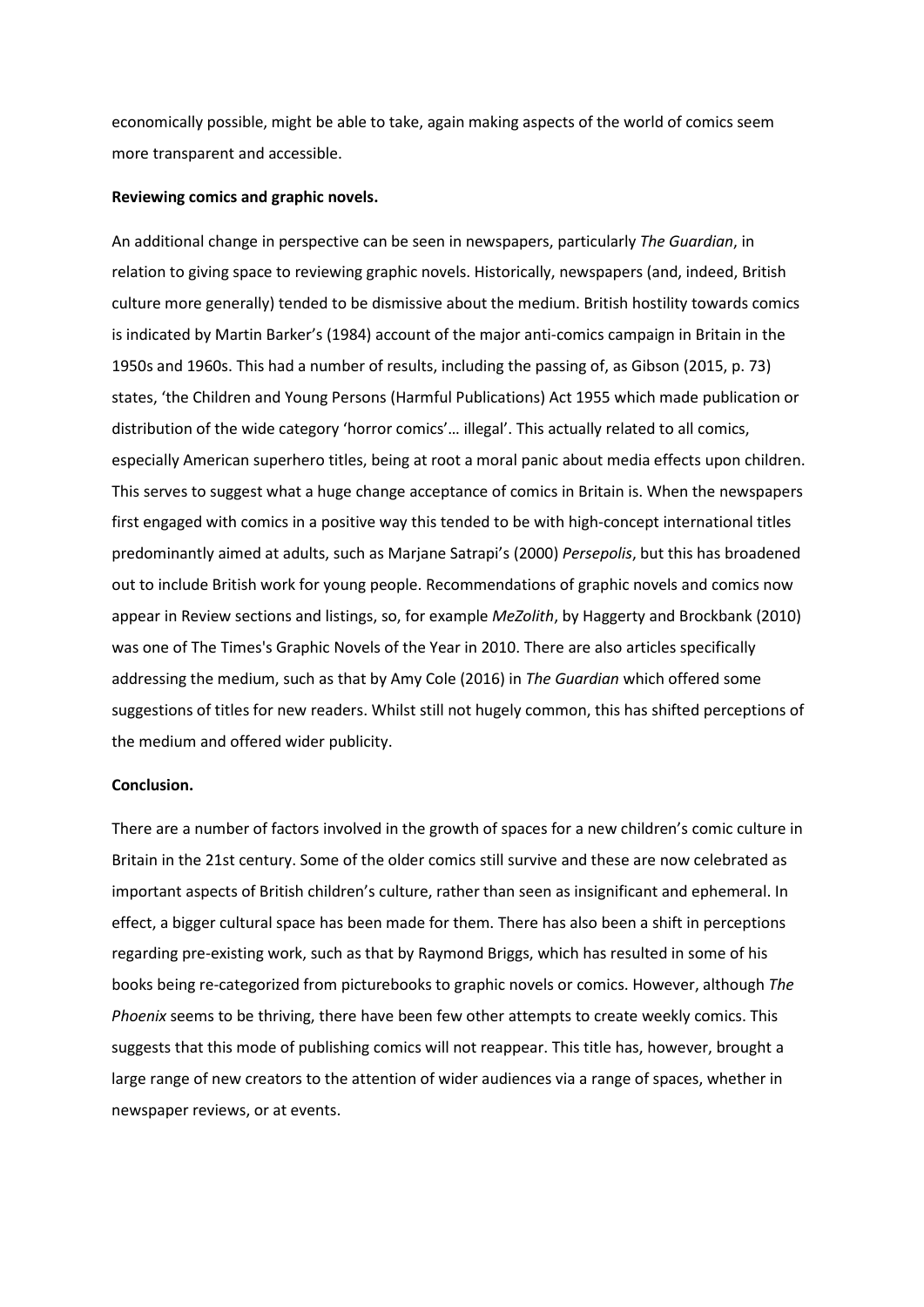The other factors, as discussed, include the impact of manga in Britain, which has resulted in new and younger audiences and creators and the rise of a number of publishers who specialize in graphic novels and include work for children and young people. As with manga in English, there is a definite international set of links which have contributed to the development of the current scene in Britain. Technology plays a part too, especially in allowing electronic publishing and inexpensive, high quality print self-publishing. As Jamie Smart said in interview in 2018 'Now comic creators can build audiences online, and sell their own comics at conventions, out of which a really vibrant and supportive community has grown. It's a great time to be a young cartoonist, there are so many creators doing it for themselves, and that should be so inspiring'.

However, there are still aspects of this growth that could be considered fragile, or may not be sustainable. For example, as Zainab Akhtar, publisher and editor, argues, there are still weaknesses regarding resources and infrastructure, with single individuals often maintaining an entire initiative (Twitter thread, 6/8/18). She adds that publicity and stocking, especially of independent work, is very uneven.

All the same, the importance of institutional spaces such as comic specific events, competitions and awards cannot be underestimated in building communities where children and young people can participate, or develop an awareness of the wider industry. The comparative respectability of the medium is, in part, because of the involvement of 'mainstream' publishers, universities and other institutions beyond comics.

Finally, the most important change is that there seems to be a change in British attitudes towards the medium, which has moved from a profoundly negative one, to one which is more accepting. This is related to a movement away from seeing comics as a threat to young people's morality or literacy. It is to be hoped that all this will continue and allow the culture to develop further.

# **Bibliography.**

Allison, J. 2016. *Bad Machinery: The Case of The Fire Inside*, Portland, OR: Oni Press and at http://scarygoround.com/ 2012.

Almond, D and McKean, D. 2009. *The Savage.* London: Walker Books.

Barker, M. 1984. *A Haunt of Fears: The Strange History of the British Horror Comics Campaign*. London: Pluto Press.

Barker, M. 1989. *Comics: Ideology, Power and the Critics*. Manchester: Manchester University Press.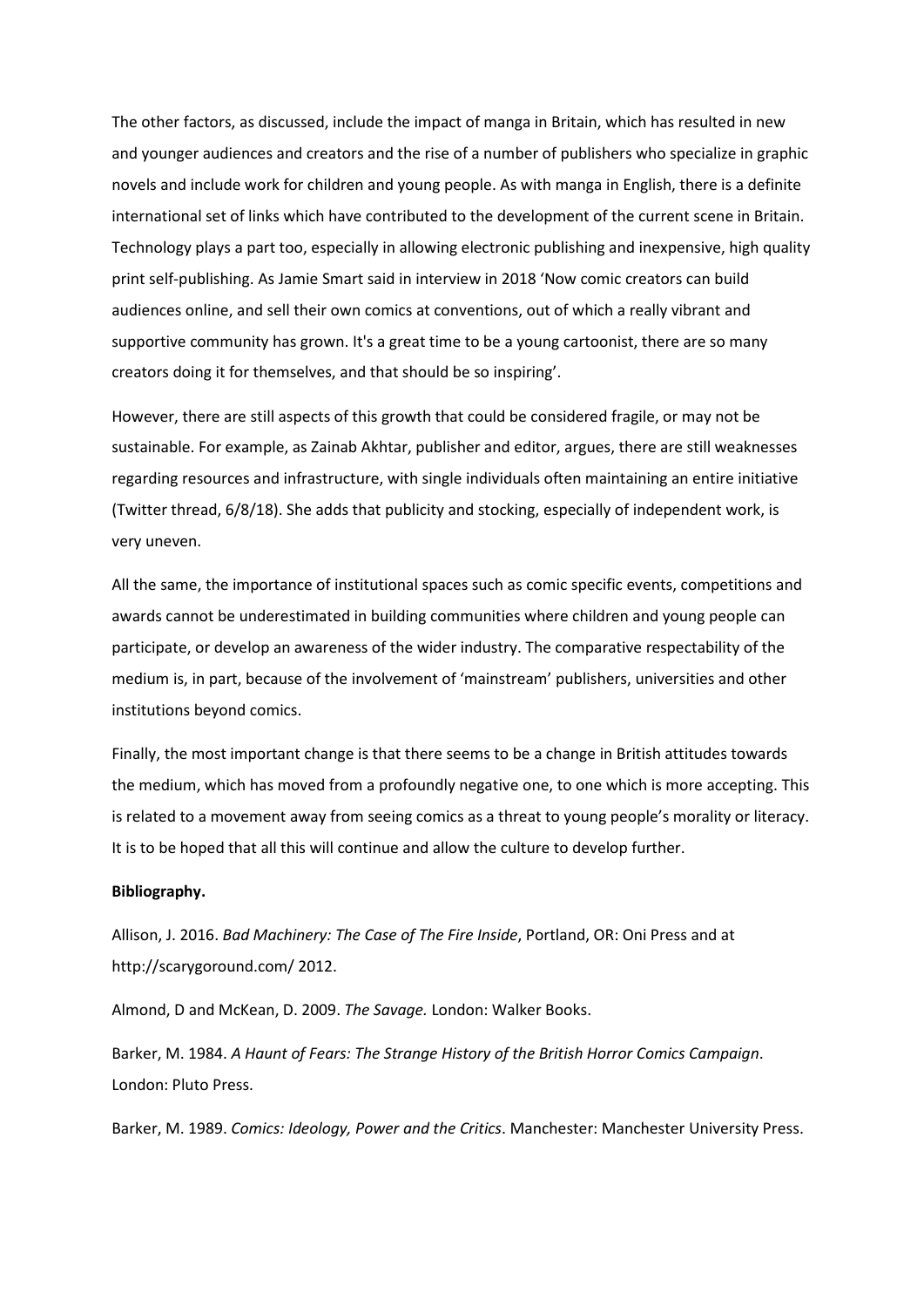Brienza, C.E. 2009. 'Books, Not Comics: Publishing Fields, Globalization, and Japanese Manga' in the *United States Publishing Research Quarterly* June 2009, Volume 25, Issue 2, pp 101-117.

Briggs, R. 1973. *Father Christmas.* London: Hamish Hamilton.

Brockbank, A and Haggerty, B. 2010. *MeZolith Book 1*. Oxford: David Fickling Books

Brown, K. 2010. *The Spider Moon*. Oxford: David Fickling Books

Chapman, J. 2011. *British Comics: A Cultural History*. London: Reaktion Books.

Cole, A. 2016. 'The best starter graphic novels for YA readers' *The Guardian* Mon 25 Apr 2016 https://www.theguardian.com/childrens-books-site/2016/apr/25/best-graphic-novels-for-teen-yareaders

Ewing, G. 2012. *The Complete Rainbow Orchid*. London: Egmont Books.

Freeman, John. 2018. 'Happy Birthday to the Beano at 80: Why It's Still Much Loved' Downthetubes.net<https://downthetubes.net/?p=99128>

Gibson, M. 2015. *Remembered Reading: Memory, Comics and Post-War Constructions of British Girlhood*, Lueven: University of Lueven Press.

Gordon, I. 2016. *Kid Comic Strips*. New York: Palgrave Macmillan

Gravett, P. & Stanbury, P. 2006. *Great British Comics. Celebrating a Century of Ripping Yarns and Wizard Wheezes*. London: Aurum Press Limited.

Hinds, G. 2017. *Poe: Stories and Poems*. London: Walker Books

Horn, C. 2009. 'The DFC to close this week', *The Bookseller*, 24 March 2009 The DFC to close this week.

Horn, C. 2011. 'DFC comic rises as *The Phoenix'*, *The Bookseller*, 1 August 2011 <http://www.thebookseller.com/news/dfc-comic-rises-phoenix>

Jeffries, S. 2016. 'Philip Pullman: Why I love comics' *The Guardian* 14 May 2016 <http://www.theguardian.com/lifeandstyle/2016/may/14/philip-pullman-why-i-love-comics>

Jenkins, H. 1992. *Textual Poachers: Television Fans and Participatory Culture*. London: Routledge.

Murphy, A. 2014. *Corpse Talk: Season 1.* Oxford: David Fickling Books

*NEO* Uncooked Media, 2004-date.